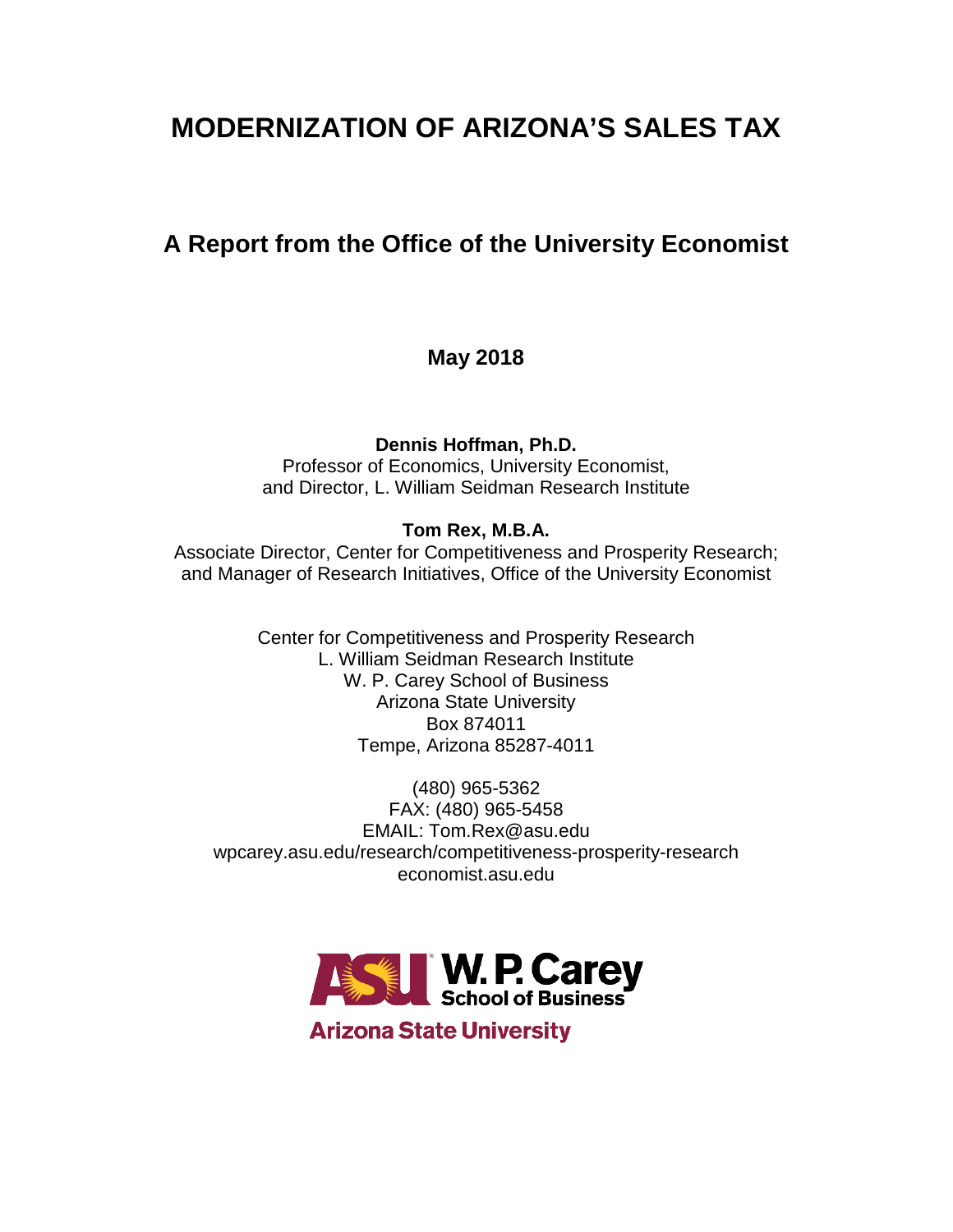#### **PREFACE**

This report provides more detail on Arizona's sales and use taxes than was included in the January 2018 report "Options for Raising State Government Revenue in Arizona" [\(https://wpcarey.asu.edu/sites/default/files/revoptions01-18.pdf\)](https://wpcarey.asu.edu/sites/default/files/revoptions01-18.pdf). Another useful reference is "Improving the Fiscal System of Arizona State Government" [\(http://wpcarey.asu.edu/sites/default/files/uploads/research/competitiveness-prosperity](http://wpcarey.asu.edu/sites/default/files/uploads/research/competitiveness-prosperity-research/ASBA.pdf)[research/ASBA.pdf\)](http://wpcarey.asu.edu/sites/default/files/uploads/research/competitiveness-prosperity-research/ASBA.pdf), a May 2010 report that was prepared for the Arizona School Boards Association.

## **TABLE OF CONTENTS**

| Summary                                    |  |
|--------------------------------------------|--|
| Introduction                               |  |
| Modernizing Sales and Use Taxes in Arizona |  |

## **LIST OF TABLES**

| 1. Sales and Use Taxes Collected by the State Of Arizona, and the Distribution of These | 3 |  |
|-----------------------------------------------------------------------------------------|---|--|
| Revenues, Fiscal Year 2017                                                              |   |  |
| 2. Transaction Privilege and Use Tax Expenditures, Fiscal Year 2017, Arizona            | 9 |  |
| 3. Selected Transaction Privilege and Use Tax Expenditures, Fiscal Year 2017, Arizona   |   |  |
|                                                                                         |   |  |
| <b>LIST OF CHARTS</b>                                                                   |   |  |

| 1. Tax Base for Sales and Use Taxes Compared to Personal Income, Arizona                  | 5  |
|-------------------------------------------------------------------------------------------|----|
| 2. Sales and Use Tax, Collections and Taxable Base as a Share of Personal Income, Arizona | .5 |
| 3. Effect of Tax Law Changes on Sales and Use Tax Collections, Arizona State Government   |    |
| General Fund                                                                              |    |
| 4. Personal Consumption Expenditures for Goods as a Share of the Total                    |    |
|                                                                                           |    |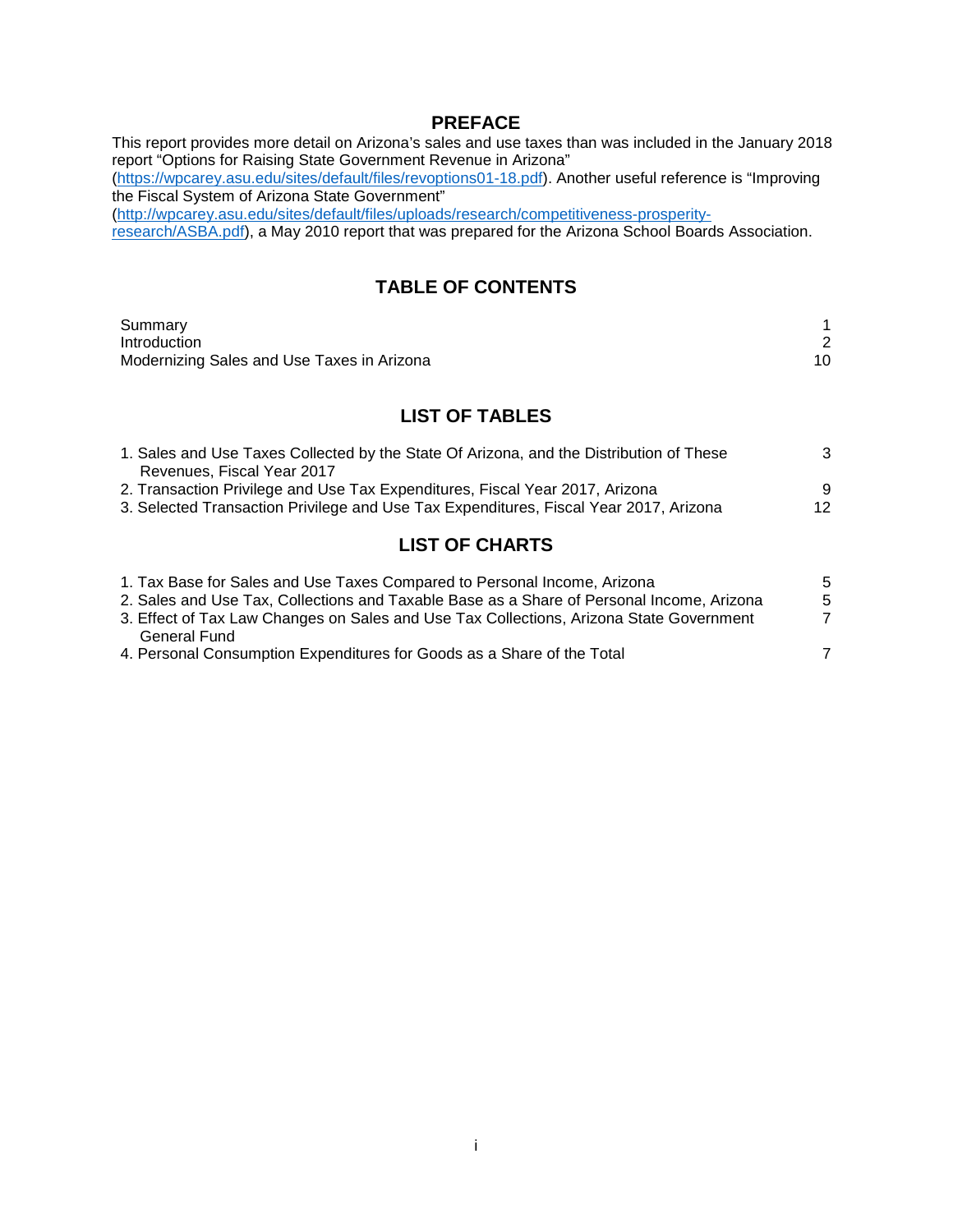#### **SUMMARY**

#### **Issue**

Sales and use tax collections as a share of personal income — a measure of the overall economy — have declined significantly in Arizona and in other states for decades. This is a major issue for Arizona state government's general fund, which is heavily dependent on sales and use tax revenue. The failure of sales and use tax revenue to keep pace with economic growth can be traced to three factors:

- Tax law changes, such as exempting certain items from the sales and use tax. In Arizona, tax law changes that have gone into effect since the early 1990s have reduced sales and use tax revenue in the current fiscal year by more than \$600 million.
- Shift in consumer spending away from goods many of which are taxed to services, of which few are subject to sales and use taxes.
- Shift in consumer purchases of goods away from stores, which are subject to the tax, to online; some online vendors are not taxed.

If state government's sales and use tax collections as a share of personal income had been the same in the last fiscal year as in the mid-1980s, revenue would have been approximately \$3.3 billion higher, of which approximately \$2.6 billion would have been deposited to the general fund (the remainder of the state government revenue is distributed to counties and cities).

Sales and use tax expenditures — "provisions within the law designed to encourage certain kinds of activity or to aid taxpayers in certain categories" — amounted to \$12 billion in the last fiscal year. Tax expenditures take the form of exemptions, exclusions, deductions, credits, and preferential tax rates.

#### **Solution**

Modernization of Arizona's sales and use taxes is dependent on eliminating some of the tax expenditures, including removing the exemption of some services from the tax. In addition, if federal law is changed to allow taxation of all items purchased online, the state should collect taxes from currently exempt online vendors.

Broadening the sales and use tax base would improve the responsiveness of the tax to economic growth. In addition, depending on how the base was broadened, other shortcomings of the tax such as its cyclicality and regressivity — could be reduced.

A blueprint for which of the tax expenditures to eliminate does not exist. Reasons exist to retain many of the tax expenditures, which account for the vast majority of the \$12 billion value. A study group could be charged with recommending whether each of the existing tax expenditures should be continued.

Given the poor evaluation of the sales and use taxes relative to a set of guiding principles, and the heavy dependence of the state government's general fund on this revenue source, it is advisable to offset any additional revenue gained from the elimination of tax expenditures by lowering the existing tax rate. If a net increase in revenue is desired, broadening of the base should be accompanied by a low-income tax credit designed to mitigate the inherent regressivity of sales and use taxes.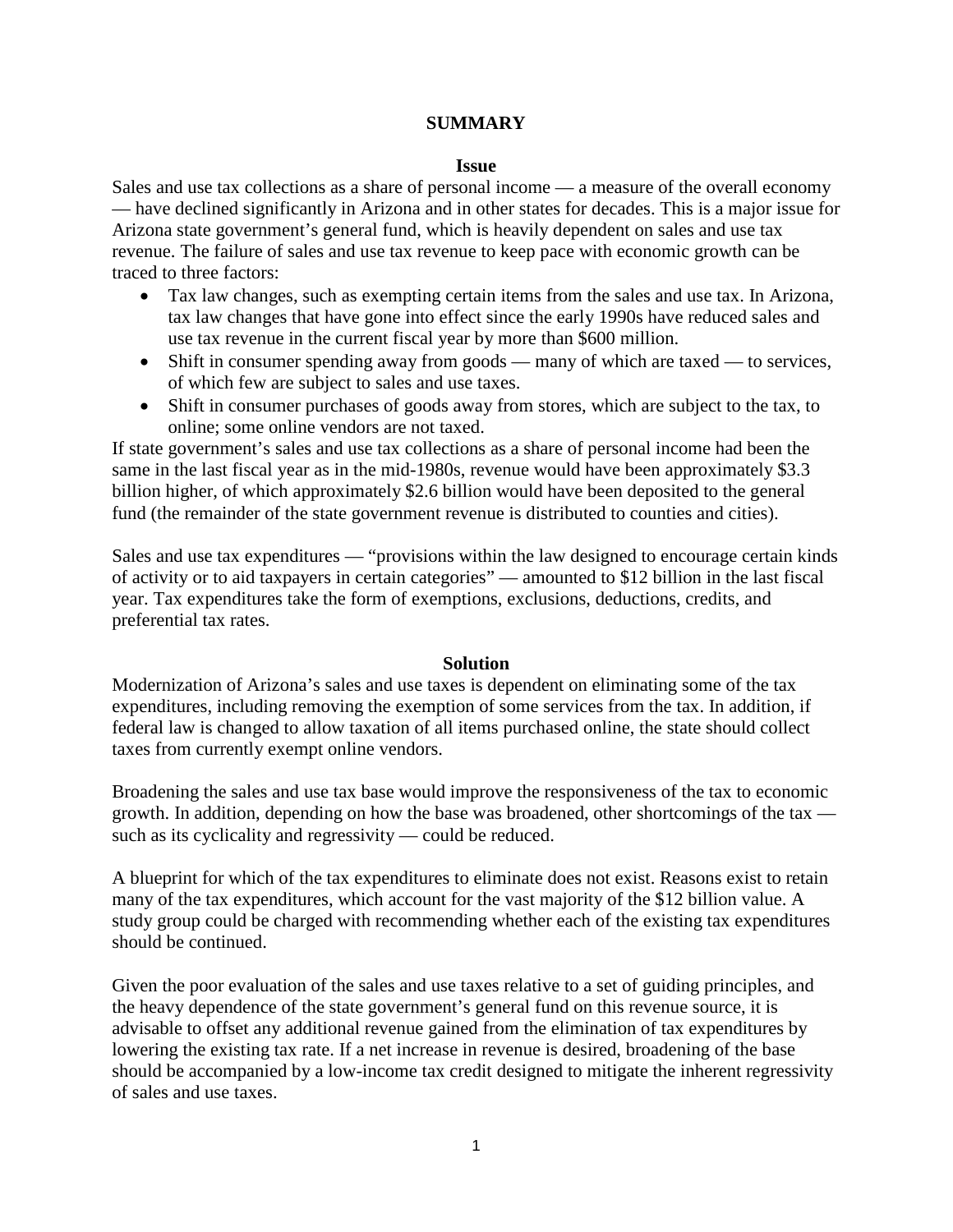## **INTRODUCTION**

Tax terminology can be confusing because the definitions of some taxes overlap and since the definitions are not used consistently across the nation.

- A "sales" tax or "general sales" tax typically is applied to the sale of a good or service as a percentage of the sales price. It generally is assessed only on the sale to the final end user. The tax usually is paid by the seller, who passes the tax to the consumer.
- The "transaction privilege" tax is unique to Arizona. It is in essence a sales tax; the difference is that a vendor in Arizona is *required* to collect the tax and must have obtained a TPT license. In other states, sellers are *allowed* to collect the sales tax at the point of purchase.
- A "use" tax is paid directly by the purchaser.
- An "excise" tax differs from a general sales tax in that an excise tax is levied only on certain goods, such as alcoholic beverages, and is assessed at either a fixed dollar amount or a fixed percentage rate on a quantity, such as a gallon of motor fuel. The tax often is included in the price, rather than added to the marked price as with a sales tax. An excise tax may also be called a "selective sales" tax.
- A "consumption" tax is a broad tax that can include sales taxes, excise taxes, and valueadded taxes (a tax levied on the value added at each stage of manufacture or distribution). It has rarely been used. An "expenditure" tax — an income tax on the difference between income and the change in savings — is a form of consumption tax that has been proposed.
- A "gross receipts" tax is a tax on the total gross receipts of a company, levied on every sale the company makes, rather than being limited to the sale to the final user. Most states that levy a gross receipts tax do not use a corporate income tax.

In Arizona, four taxes are referred to jointly as "sales and use" taxes by the Joint Legislative Budget Committee (JLBC). The following information on these taxes is drawn from the JLBC's annual "Tax Handbook" [\(https://www.azleg.gov/jlbc/economicanalysis.htm\)](https://www.azleg.gov/jlbc/economicanalysis.htm):

- Transaction privilege tax (TPT). The TPT is discussed further in the next subsection.
- Use tax. This tax is applied to items brought into Arizona that were purchased in a state with a lower sales tax rate than Arizona's TPT rate. While the purchaser is legally responsible for paying the tax, such payments are rarely made except for motor vehicles; if a vehicle is purchased out of state, the use tax is collected when the vehicle is registered in Arizona.
- Severance tax on metalliferous minerals. A 2.5 percent tax is levied on 50 percent of the difference between gross value and production costs.
- Jet fuel excise and use tax. A tax of 3.05 cents per gallon is assessed on the first 10 million gallons.

The state levies other excise taxes, such as on tobacco products and alcoholic beverages, that are not included in its definition of sales and use taxes.

While the primary focus of this paper is the TPT, the JLBC generally does not report data specifically for the TPT; instead, the accounting is for sales and use taxes as a whole. Table 1 summarizes the sales and use taxes collected by state government in fiscal year (FY) 2017. Prop 301 refers to the ballot initiative passed in 2000 that raised the TPT rate by 0.6 percentage points; all of its revenue is dedicated to education and is not deposited in the general fund. Prop 100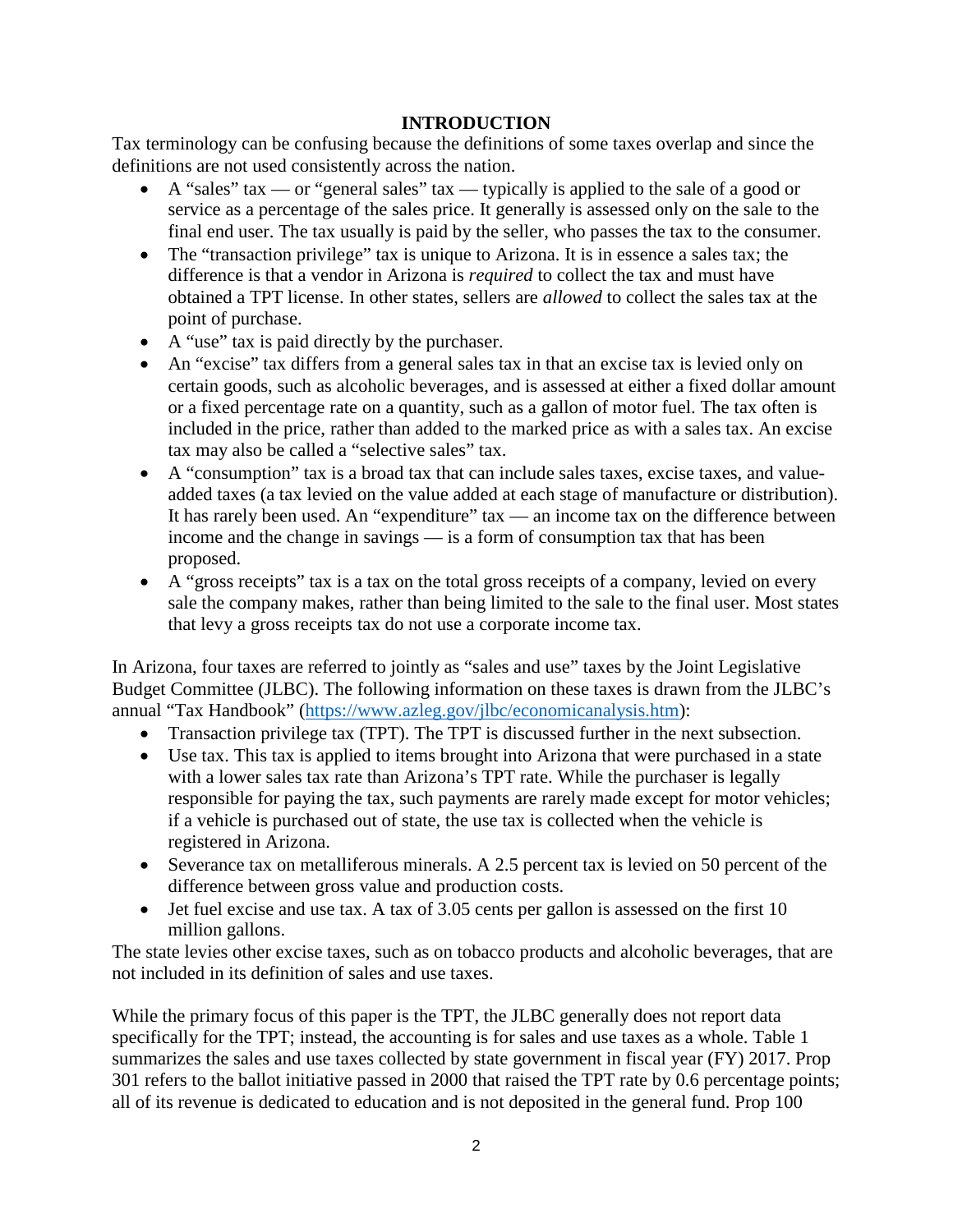## **TABLE 1 SALES AND USE TAXES COLLECTED BY THE STATE OF ARIZONA, AND THE DISTRIBUTION OF THESE REVENUES, FISCAL YEAR 2017, DOLLARS IN MILLIONS**

|                     | <b>Total Sales</b><br>and Use<br>Taxes | <b>Transaction</b><br><b>Privilege</b><br>Tax <sup>^</sup> | Use Tax  | <b>Severance</b><br>Tax | <b>Jet Fuel</b><br>Tax <sup>^^</sup> |
|---------------------|----------------------------------------|------------------------------------------------------------|----------|-------------------------|--------------------------------------|
| <b>TOTAL</b>        | \$6,478.1                              |                                                            |          |                         |                                      |
| Prop 301*           | 670.8                                  |                                                            |          |                         |                                      |
| Prop 100**          | $-0.2$                                 |                                                            |          |                         |                                      |
| <b>Balance</b>      | 5,807.5                                | \$5,483.5                                                  | \$302.0# | \$18.4                  | \$3.6                                |
| <b>General Fund</b> | 4,506.4                                | 4.194.1                                                    | 300.9    | 8.7                     | 2.7                                  |
| Cities              | 496.5                                  | 491.9                                                      | 0.5#     | 3.7                     | 0.4                                  |
| Counties            | 804.6                                  | 797.4                                                      | 0.6#     | 6.0                     | 0.6                                  |

^ Calculated as the difference between total sales and use taxes and the use, severance, and jet fuel taxes.

 $\sim$  Effective in fiscal year 2018, all revenue will be deposited to the state aviation fund.

\* TPT of 0.6 percent dedicated to education.

\*\* Increase of 1 percentage point in the TPT effective from 2010 to 2013.

# A small amount of the use tax is distributed to cities and towns; the amount was not specified.

Source: Calculated from Arizona Joint Legislative Budget Committee, "2017 Tax Handbook."

refers to the increase in the TPT rate of 1 percentage point that was in effect from June 2010 through May 2013. The TPT figures in the table were calculated as the difference between the total for sales and use taxes, and the figures reported for the use, severance, and jet fuel taxes in the "Tax Handbook."

Some of state government's tax collections from sales and use taxes are distributed to counties and cities; the distribution formula varies by the type of sales and use tax. Overall, 77.6 percent of the revenue apart from that collected from the propositions was deposited in the general fund. Of the total revenue from the sales and use taxes realized by the state government's general fund in FY 2017, the TPT provided 93.1 percent.

#### **Transaction Privilege Tax**

The TPT is divided into 16 classifications. The retail classification accounted for 55 percent of the TPT revenue in FY 2017. Other sizable classifications include restaurant and bar (12 percent of the total TPT revenue), prime contracting (9 percent), and utilities (8 percent).

The TPT is applied to the price at the final sale except in the prime contracting classification, in which the tax is applied to 65 percent of the total, based on the assumption that labor costs account for the other 35 percent. In 12 of the TPT classifications, including each of the largest revenue producers, the tax rate as levied by state government is 5.0 percent, not including the 0.6 percent tax collected for education that is not deposited into the state government's general fund. The 5.0 percent tax rate has not changed since FY 1984. The tax rate is 5.5 percent in the transient lodging and online lodging classifications, 3.125 percent for mining, and 0 percent for commercial leases.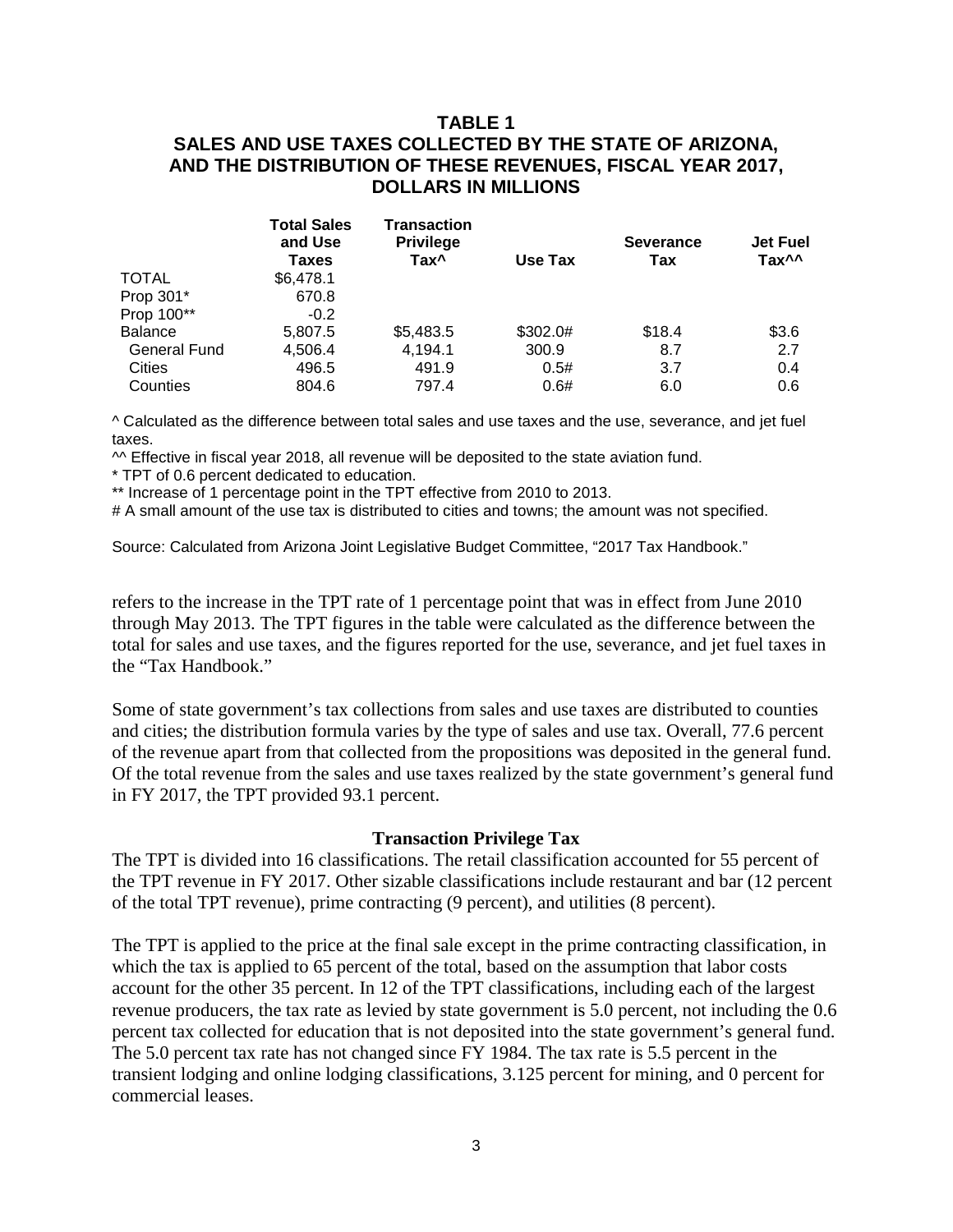County and municipal governments in Arizona also levy a TPT, with retail tax rates ranging from 2 percent to 5.3 percent. Thus, the overall retail TPT rate varies from 7.6-to-10.9 percent across Arizona. The retail tax base used by local governments may be different from state government's tax base. For example, some jurisdictions tax food to be consumed at home while others match the state in exempting these items.

The tax base of the retail classification is narrow. Sales of most services and some goods — such as prescription drugs — are not subject to the state's TPT tax. The state's retail tax rate of 5.6 percent (including the tax dedicated to education) ranks a bit below the middle of all states. However, the combined state and local government tax rate — an average of 8.2 percent ranks 11th highest in the nation.

#### **Sales and Use Taxes**

The tax base (total taxable receipts) of the state's sales and use taxes can be approximated by dividing tax collections by the tax rate, with a 5.0 percent tax rate assumed for all sales and use tax revenue. In Chart 1, the tax base is compared to personal income, which is the total income received by persons from all sources. Each series is expressed in inflation-adjusted dollars. The gap between personal income and the sales and use tax base has grown significantly over time.

When the tax rate was increased to 5 percent in 1984, the tax base of the state's sales and use taxes exceeded 60 percent of personal income (see Chart 2). Since then, the annual proportion has varied somewhat with the economic cycle, but a downtrend clearly is present, including a sizable drop during the last recession from which the proportion has not recovered. In recent years, the tax base has been barely more than 40 percent of personal income. Sales and use tax collections as a share of personal income have fallen from more than 3 percent to 2 percent of personal income.

As seen in Chart 2, though declining between FYs 1984 and 2007, state government's sales and use tax collections (including the amounts distributed to counties and municipalities) were between 2.6-and-3.2 percent of personal income, compared to 2.0 percent in recent years. Had the FY 2017 share of personal income been 2.6 percent, revenue would have been \$1.61 billion higher (\$1.25 billion higher in the general fund). If the FY 2017 share of personal income had been 3.2 percent, revenue would have been \$3.33 billion higher (\$2.58 billion higher in the general fund).

In fiscal year 2017, the state's sales and use tax collections totaled \$5.8 billion, of which \$4.5 billion was deposited in the general fund. Based on a 5.0 percent tax rate, this equates to \$116 million raised by each 0.1 percent sales tax rate, with \$90 million going to the general fund. Given the current tax base, an increase in the tax rate from 5.0 percent to 6.14 percent would have been necessary to raise \$1.61 billion in additional revenue; the state's tax rate would have been ninth highest in the nation after adding the 0.6 percent dedicated to education. Including the county and municipal tax rates, the sales tax rate would have been second highest in the country. To have raised \$3.33 billion additional revenue, a 7.9 percent state tax rate would have been necessary, which would have been the highest rate in the nation; the combined state and local government tax rate also would have been the highest.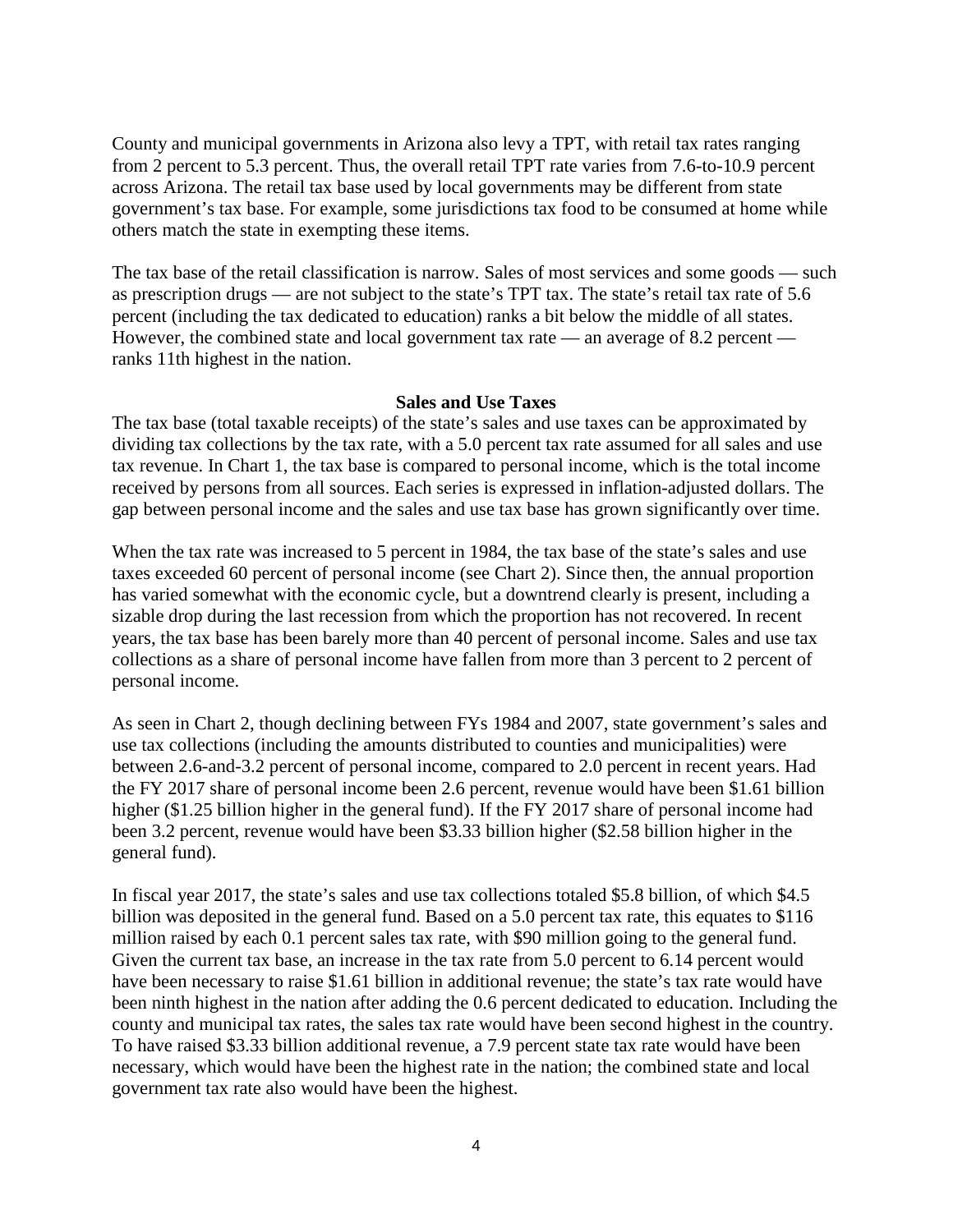

Sources: Arizona Joint Legislative Budget Committee (sales and use tax revenue) and U.S. Department of Commerce, Bureau of Economic Analysis (personal income and gross domestic product implicit price deflator).



**CHART 2 SALES AND USE TAX, COLLECTIONS AND TAXABLE BASE**

Sources: Arizona Joint Legislative Budget Committee (sales tax revenue) and U.S. Department of Commerce, Bureau of Economic Analysis (personal income).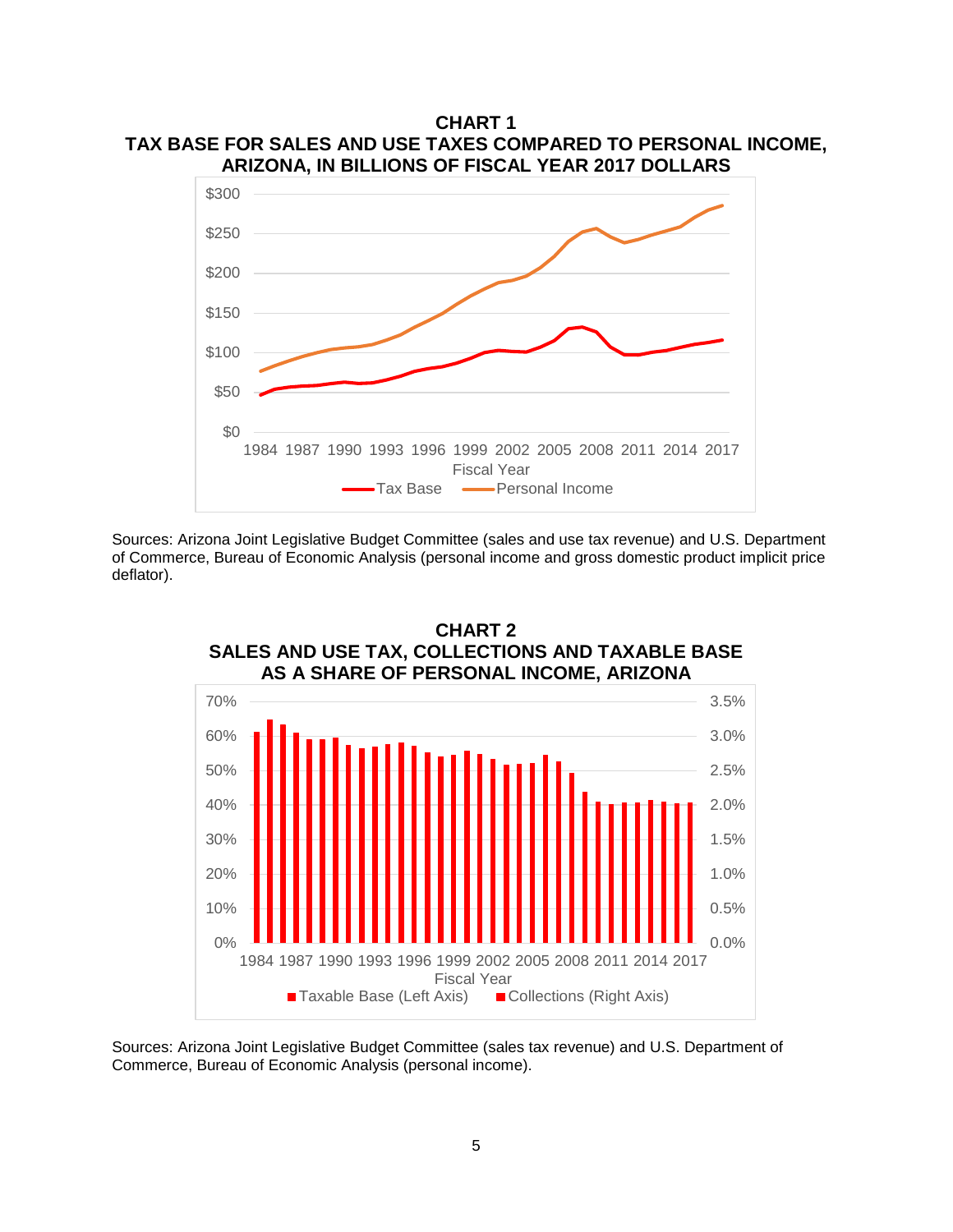Since FY 1984, sales and use taxes have been responsible for between 41-and-49 percent of state government's general fund revenue; in FY 2017, the share was 45 percent. Despite the decline in sales and use taxes relative to the size of the economy, the sales and use tax share of the general fund has not trended down due to substantial reductions in other revenue sources resulting from tax law changes. The sales and use tax share has varied with the economic cycle and with changes in the laws governing the sales and use taxes and other general fund revenue sources.

The state's high reliance on sales and use tax revenue to fund its general fund responsibilities coupled with the decline in sales and use tax collections relative to the size of the economy constitutes a serious public policy concern. Without changes to the general fund's revenue system, it will continue to be increasingly difficult to meet the public-service needs of the state's residents. Even in the absence of additional tax cuts, further reductions to state spending will be necessary over time in order to balance the general fund's budget.

#### **Factors Causing the Relative Decline in Sales and Use Tax Collections**

Three factors in particular contribute to the decline in sales and use tax collections relative to the size of the economy.

**Tax Law Changes**. A number of transactions that previously were subject to the TPT have been exempted by the Arizona Legislature (usually at the request of particular business interests). According to the Arizona Department of Revenue (DOR), the "total number of TPT deductions has grown from 1 in 1952 to 345 in 2016." The greatest increase in the number occurred from 1992 through 1999.

A number of other tax law changes also have reduced general fund revenue from the sales and use taxes. The JLBC has estimated the effect of each of the tax law changes that has taken effect since FY 1989. The largest negative effects on revenue occurred during the 1990s. In particular, the phase-out of the commercial lease tax from FYs 1994 through 1998 cost \$96.3 million nominally. A tax deduction in the prime contracting classification removed \$30 million in revenue from the state's general fund in FY 1998.

The initial nominal impact of each tax law change on the state's general fund as estimated by the JLBC was brought forward to 2018 using personal income, which incorporates population growth, inflation, and real per capita economic growth. The initial nominal figures and the cumulative adjusted figures by year are shown in Chart 3. In FY 2018, the estimated net effect of sales and use tax law changes to the general fund since FY 1989 is a loss of \$489 million. The tax law changes that have taken effect since FY 1993 — the beginning of the current era of frequent and large tax reductions — results in a loss of \$618 million in general fund revenue in FY 2018.

**Shift in Consumer Purchases From Goods to Services**. For decades, the proportion of total consumer expenditures spent for goods — most of which are taxed — has been falling, while the share spent for services, little of which are taxed, has been increasing. Nationally, goods accounted for 61.4 percent of total personal consumption expenditures in 1947 and 1948. The share was down to 32.1 percent in 2016. Data on personal consumption expenditures by state are limited to the 1997-through-2016 period. As seen in Chart 4, goods as a share of the total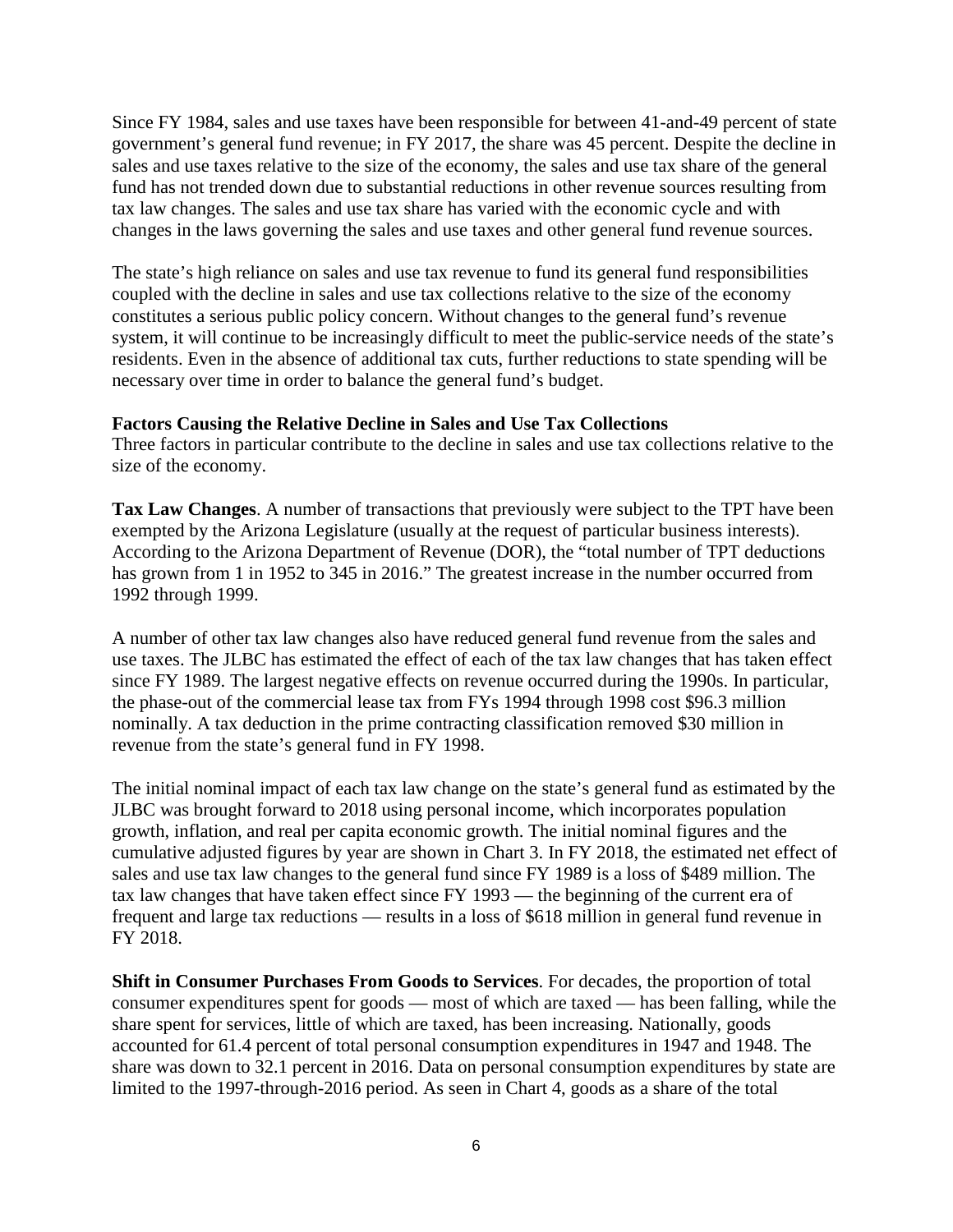

Sources: Arizona Joint Legislative Budget Committee (nominal effect on sales and use tax revenue) and U.S. Department of Commerce, Bureau of Economic Analysis (personal income used for adjustment).



Source: U.S. Department of Commerce, Bureau of Economic Analysis.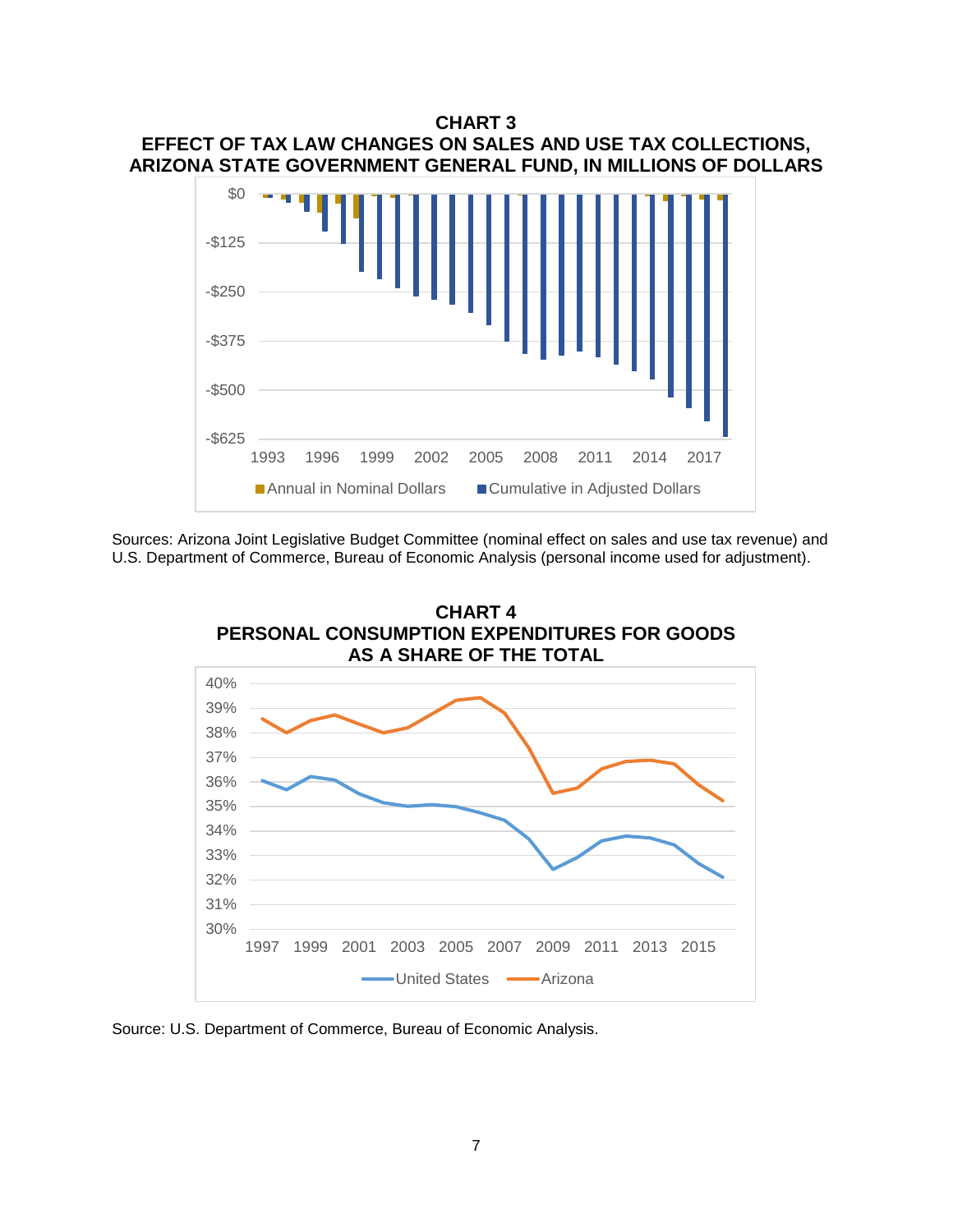fluctuated with the economic cycle, but trended down nationally and in Arizona over this time period.

**Shift in Consumer Purchases of Goods From Stores to Online**. An increasing share of consumer purchases are transacted through the Internet. Yet under current law, as affirmed by the 1992 U.S. Supreme Court decision in Quill Corp. v. North Dakota, states cannot compel retailers to collect sales or use taxes in connection with mail-order or Internet sales made to their residents unless these retailers have a physical presence in the taxing state, such as a store or employees. Having goods sold in stores in the taxing state does not establish a physical presence.

The Marketplace Fairness Act was introduced in the U.S. Congress in 2011 and again in 2013. Had it passed, the act would have authorized states to collect sales and use taxes from remote retailers. Currently, another U.S. Supreme Court case — South Dakota v. Wayfair, Inc. — is pending. South Dakota was the first of a number of states seeking to overturn the court's 1992 decision. A decision is expected by June 2018.

The amount of sales and use taxes not being realized in Arizona due to Internet sales is unknown. Amazon, the largest online retailer, has a physical presence in Arizona and does remit sales taxes for its direct sales. However, Amazon does not remit sales taxes for the third-party sellers that can be accessed on Amazon.com.

## **Sales and Use Tax Expenditures**

The Arizona Department of Revenue produces an annual report on "The Revenue Impact of Arizona's Tax Expenditures" [\(https://www.azdor.gov/ReportsResearch/TaxExpenditures.aspx\)](https://www.azdor.gov/ReportsResearch/TaxExpenditures.aspx). Tax expenditures are defined as "provisions within the law designed to encourage certain kinds of activity or to aid taxpayers in certain categories." The provisions take the form of exemptions, exclusions, deductions, credits, and preferential tax rates. The DOR estimates tax expenditures in a number of revenue categories, but 89 percent of the total value in FY 2017 was from transaction privilege and use tax expenditures.

The DOR groups transaction privilege and use tax expenditures into several categories. These categories, as well as subcategories with a tax expenditure value of at least \$100 million, are displayed in Table 2. These tax expenditures are discussed in the following section on modernizing the sales and use taxes.

## **Evaluation of Sales and Use Taxes**

As currently structured, Arizona's sales and use taxes compare quite unfavorably to a set of guiding principles for government revenue systems. Due to the limited base and high tax rate, the tax compares unfavorably on stability, predictability, responsiveness, and competitiveness. Neutrality and horizontal equity are poor due to the large number of tax exemptions. Vertical equity also is poor — those with low incomes pay a disproportionate share of their income in sales and use taxes. Sales taxes in general are highly regressive; in contrast, income taxes usually are progressive.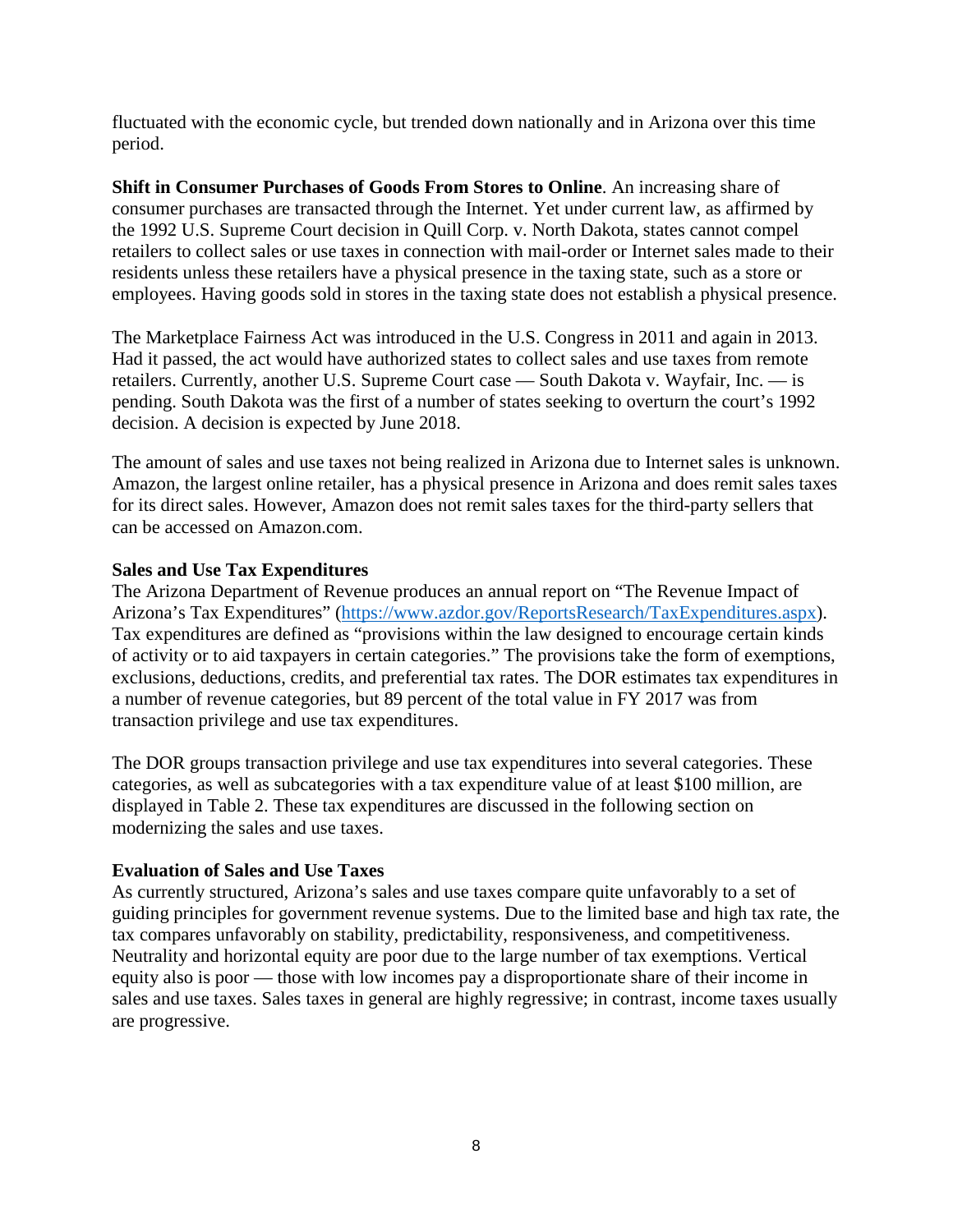## **TABLE 2 TRANSACTION PRIVILEGE AND USE TAX EXPENDITURES, FISCAL YEAR 2017, ARIZONA, VALUES IN MILLIONS**

| \$12,000<br>453<br><b>Preferential Tax Rates</b><br>450<br>Commercial Lease<br>3<br>Mining<br><b>Credits (Accounting Credit)</b><br>16<br><b>Exemptions for Services</b><br>5,222<br><b>Health Care Services</b><br>2,079<br><b>General Medical and Surgical Hospitals</b><br>810<br>454<br>Physicians<br>122<br><b>Outpatient Care Centers</b><br>122<br><b>Dentists</b><br>571<br>Other<br>Professional, Scientific and Technical Services<br>1,063<br>Computer System Design and Related<br>285 |
|----------------------------------------------------------------------------------------------------------------------------------------------------------------------------------------------------------------------------------------------------------------------------------------------------------------------------------------------------------------------------------------------------------------------------------------------------------------------------------------------------|
|                                                                                                                                                                                                                                                                                                                                                                                                                                                                                                    |
|                                                                                                                                                                                                                                                                                                                                                                                                                                                                                                    |
|                                                                                                                                                                                                                                                                                                                                                                                                                                                                                                    |
|                                                                                                                                                                                                                                                                                                                                                                                                                                                                                                    |
|                                                                                                                                                                                                                                                                                                                                                                                                                                                                                                    |
|                                                                                                                                                                                                                                                                                                                                                                                                                                                                                                    |
|                                                                                                                                                                                                                                                                                                                                                                                                                                                                                                    |
|                                                                                                                                                                                                                                                                                                                                                                                                                                                                                                    |
|                                                                                                                                                                                                                                                                                                                                                                                                                                                                                                    |
|                                                                                                                                                                                                                                                                                                                                                                                                                                                                                                    |
|                                                                                                                                                                                                                                                                                                                                                                                                                                                                                                    |
|                                                                                                                                                                                                                                                                                                                                                                                                                                                                                                    |
|                                                                                                                                                                                                                                                                                                                                                                                                                                                                                                    |
| 206<br>Architecture and Engineering                                                                                                                                                                                                                                                                                                                                                                                                                                                                |
| 185<br>Legal                                                                                                                                                                                                                                                                                                                                                                                                                                                                                       |
| 107<br><b>Management Consulting</b>                                                                                                                                                                                                                                                                                                                                                                                                                                                                |
| Other<br>280                                                                                                                                                                                                                                                                                                                                                                                                                                                                                       |
| 933<br><b>Financial Services</b>                                                                                                                                                                                                                                                                                                                                                                                                                                                                   |
| 117<br>Securities Brokerage                                                                                                                                                                                                                                                                                                                                                                                                                                                                        |
| 816<br>Other                                                                                                                                                                                                                                                                                                                                                                                                                                                                                       |
| 735<br>Administrative and Business Support Services                                                                                                                                                                                                                                                                                                                                                                                                                                                |
| 226<br><b>Employment Services</b>                                                                                                                                                                                                                                                                                                                                                                                                                                                                  |
| 124<br>Services to Buildings and Dwellings                                                                                                                                                                                                                                                                                                                                                                                                                                                         |
| 385<br>Other                                                                                                                                                                                                                                                                                                                                                                                                                                                                                       |
| <b>Personal Care Services</b><br>82                                                                                                                                                                                                                                                                                                                                                                                                                                                                |
| 65<br><b>Educational Services</b>                                                                                                                                                                                                                                                                                                                                                                                                                                                                  |
| <b>Other Services</b><br>266                                                                                                                                                                                                                                                                                                                                                                                                                                                                       |
| 114<br>Organizations (Religious, Grantmaking, Civic, Professional, etc.)                                                                                                                                                                                                                                                                                                                                                                                                                           |
| Automotive Repair and Maintenance<br>105                                                                                                                                                                                                                                                                                                                                                                                                                                                           |
| 47<br>Other                                                                                                                                                                                                                                                                                                                                                                                                                                                                                        |
| 6,308<br>Other                                                                                                                                                                                                                                                                                                                                                                                                                                                                                     |
| <b>Wholesale Trade</b><br>3,534<br>642                                                                                                                                                                                                                                                                                                                                                                                                                                                             |
| Prescription Drugs and Medical Oxygen<br>359                                                                                                                                                                                                                                                                                                                                                                                                                                                       |
| Food for Home Consumption<br>308                                                                                                                                                                                                                                                                                                                                                                                                                                                                   |
| Subcontracting Income<br>Tangible Personal Property Sold in Interstate or Foreign Commerce<br>259                                                                                                                                                                                                                                                                                                                                                                                                  |
| Services Provided by a Retailer<br>199                                                                                                                                                                                                                                                                                                                                                                                                                                                             |
| Sales of Vehicle Fuel and Aviation Fuel<br>172                                                                                                                                                                                                                                                                                                                                                                                                                                                     |
| Prime Contracting 35 Percent Deduction From Base<br>151                                                                                                                                                                                                                                                                                                                                                                                                                                            |
| 129<br>Maintenance and Repair Contract With Property Owner                                                                                                                                                                                                                                                                                                                                                                                                                                         |
| Other<br>556                                                                                                                                                                                                                                                                                                                                                                                                                                                                                       |

Source: Arizona Department of Revenue, "The Revenue Impact of Arizona's Tax Expenditures Fiscal Year 2016/2017" [\(https://www.azdor.gov/ReportsResearch/TaxExpenditures.aspx\)](https://www.azdor.gov/ReportsResearch/TaxExpenditures.aspx).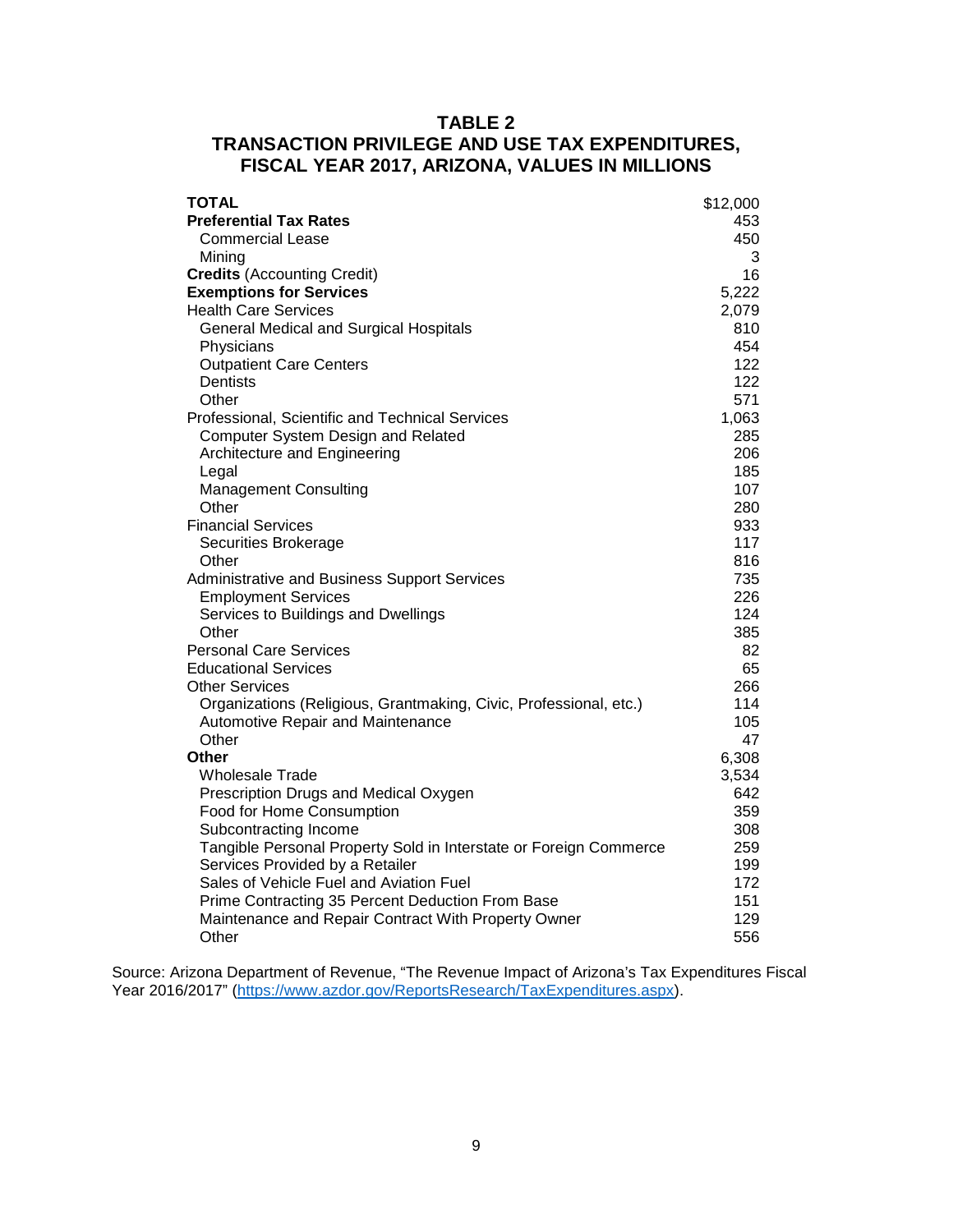## **MODERNIZING SALES AND USE TAXES IN ARIZONA**

Broadening the tax base of the sales and use taxes would improve the responsiveness of the taxes to economic growth. In addition, depending on how the base was broadened, other shortcomings of the taxes — such as cyclicality and regressivity — could be reduced. Broadening the base without changing the rate would result in more revenue. However, raising additional monies from sales and use taxes would make the general fund even more disproportionately dependent on these tax sources. Thus, the Citizens Finance Review Commission (CFRC) in 2004 recommended that in conjunction with eliminating certain exemptions and broadening the TPT base, the tax rate should be lowered accordingly.

In order to broaden the sales and use tax base, ideally each of the sales and use tax expenditures would be examined, looking at the original rationale for its existence, whether it has achieved its purpose, and whether a case remains to keep the tax expenditure. This would be a timeconsuming and difficult task that best would be undertaken by a diverse committee, similar to the CFRC. The result of such a study would be a clear blueprint to expanding the tax base.

Without such a study group's recommendations, broadening the existing sales and use tax base could be accomplished in any number of variations. If the goal is to develop a tax base that better aligns with consumer purchasing than does the current base, some services would be taxed. In addition, if not barred by federal law, all online retail transactions would be taxed.

Three alternatives to broadening the sales and use tax base follow. An expansion of the base will result in additional revenue. If no net gain in revenue is desired, the reduction in the tax rate to achieve revenue neutrality is specified. If a net increase in revenue is desired, broadening of the base should be accompanied by a low-income tax credit designed to mitigate the inherent regressivity of sales and use taxes. The easiest way to do this would be to expand the existing "increased excise tax credit" available on the individual income tax form.

## **Including All Tax Expenditures in the Tax Base**

If all \$12 billion in transaction privilege and use tax expenditures (see Table 2) in FY 2017 had been taxed, the tax base would have been \$240 billion greater than the existing base of \$116 billion. With a base of \$356 billion, a tax rate of only 1.63 percent would have raised the same amount of revenue as actually received in FY 2017.

However, it is not realistic or desirable to include all of the tax expenditures in the tax base. Taxing many of the tax expenditures in the DOR's "other" category would be problematic. For example, taxing wholesale transactions (a tax expenditure of \$3.5 billion) exposes a good to both wholesale and retail taxation — essentially double taxation. More generally, such a broad expansion of the base would create numerous distortions and face numerous administrative and legal challenges.

Removing all transaction privilege and use expenditures is akin to a gross receipts tax applied to all business transactions. Gross receipts taxes were common in the early part of the 20th century, but were eliminated in favor of a retail sales tax. Lately, a number of states have investigated the use of a gross receipts tax; most of the states that use this tax adopted it after 2000.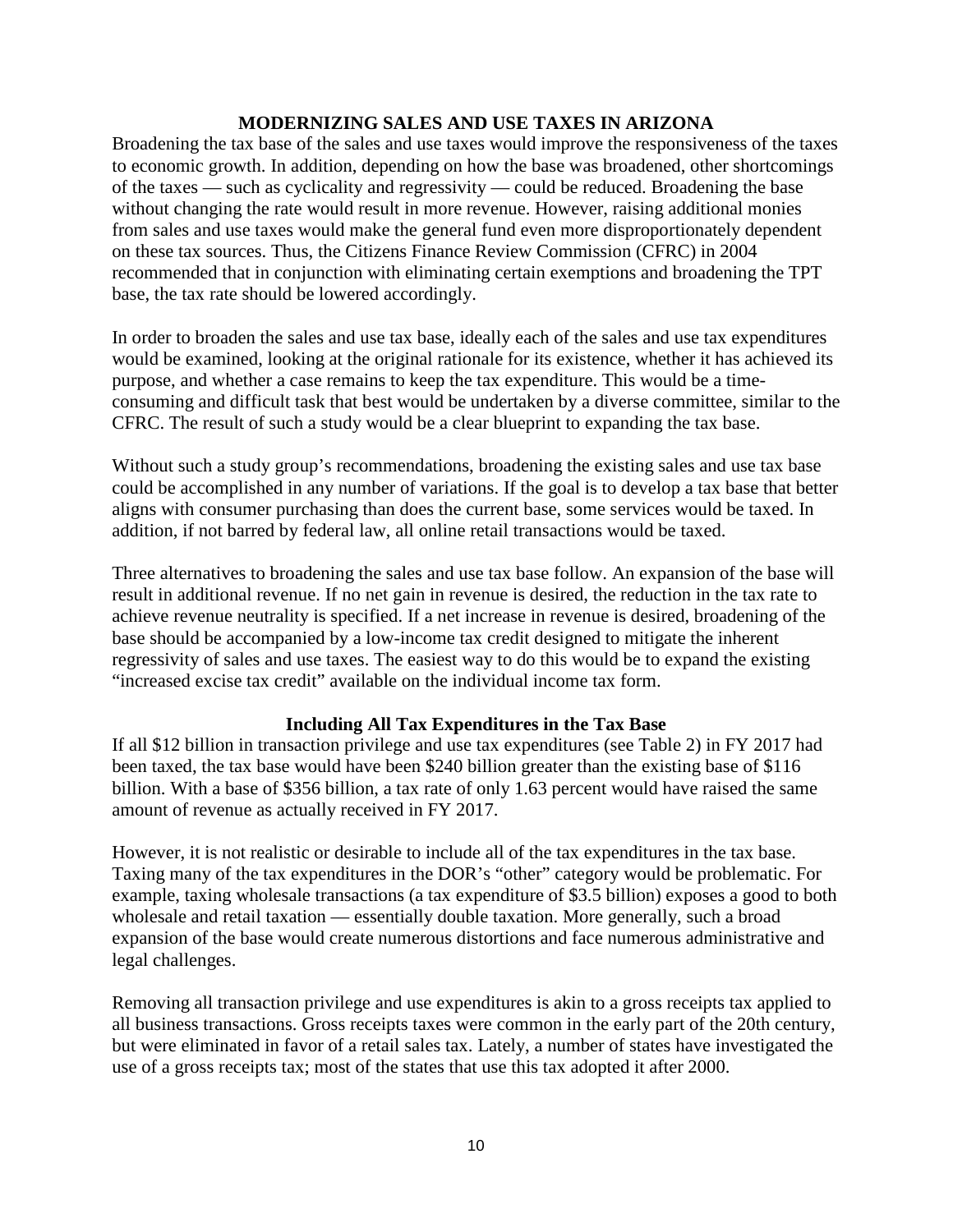States view the gross receipts tax as desirable since it is a large and relatively stable source of revenue. Since the tax is assessed on sales instead of income, gross receipts tax collections are less volatile and less tied to the economic cycle than the income tax. Further, the tax has a very broad base and a very low rate, producing a favorable rating on some of the guiding principles.

Critics of the gross receipts tax argue that it leads to higher consumer prices, lower wages, and fewer job opportunities. The tax is assessed at every stage of production, leading to tax pyramiding through the production cycle — the tax is levied on business-to-business purchases of intermediate goods, including supplies, raw materials, and equipment. In contrast, sales taxes are applied only to final sales. The CFRC recommended against using such a broad tax.

## **Including All Services in the Tax Base**

A less-extreme option is to broaden the tax base of sales and use taxes to include all services that is, to eliminate all exemptions for services, which are valued at \$5.2 billion. This could be augmented with selected service-related items that the DOR includes in its "other" category, such as services provided by retailers and sales of service warranty contracts. The deduction for prime contracting also could be eliminated. Tax expenditures totaling \$5.6 billion in FY 2017 could be removed, which equates to a tax base of \$112 billion, nearly as large as the existing base of \$116 billion. Had the tax base in FY 2017 been \$228 billion, a tax rate of only 2.55 percent would have raised the same amount of revenue as actually received in FY 2017.

Taxing all services also is problematic. For example, many taxpayers would be opposed to taxing health care services. The taxation of business-to-business services would put many of Arizona's businesses, such as financial and legal services, at a competitive disadvantage to out-of-state firms, which could deliver the same services but be tax exempt under current federal law.

## **Including Selected Tax Expenditures in the Tax Base**

Thus, a more selective expansion of the sales and use tax base is desirable. The recommendations of a study group should guide the selection of the tax expenditures to eliminate. Table 3 provides examples of tax expenditures that might be ended. According to the DOR, the specific tax expenditures listed in Table 3 totaled \$1.52 billion in FY 2017. If these tax expenditures had been eliminated in FY 2017, the total tax base would have been \$146 billion. A tax rate of 3.98 percent — about 1 percentage point lower than the existing rate — would have raised the same amount of revenue as actually realized in FY 2017.

Even proposals to broaden the tax base to include only selected services has met stiff resistance in the past. Further, there would be upfront administrative costs in identifying businesses that provide the newly taxed services.